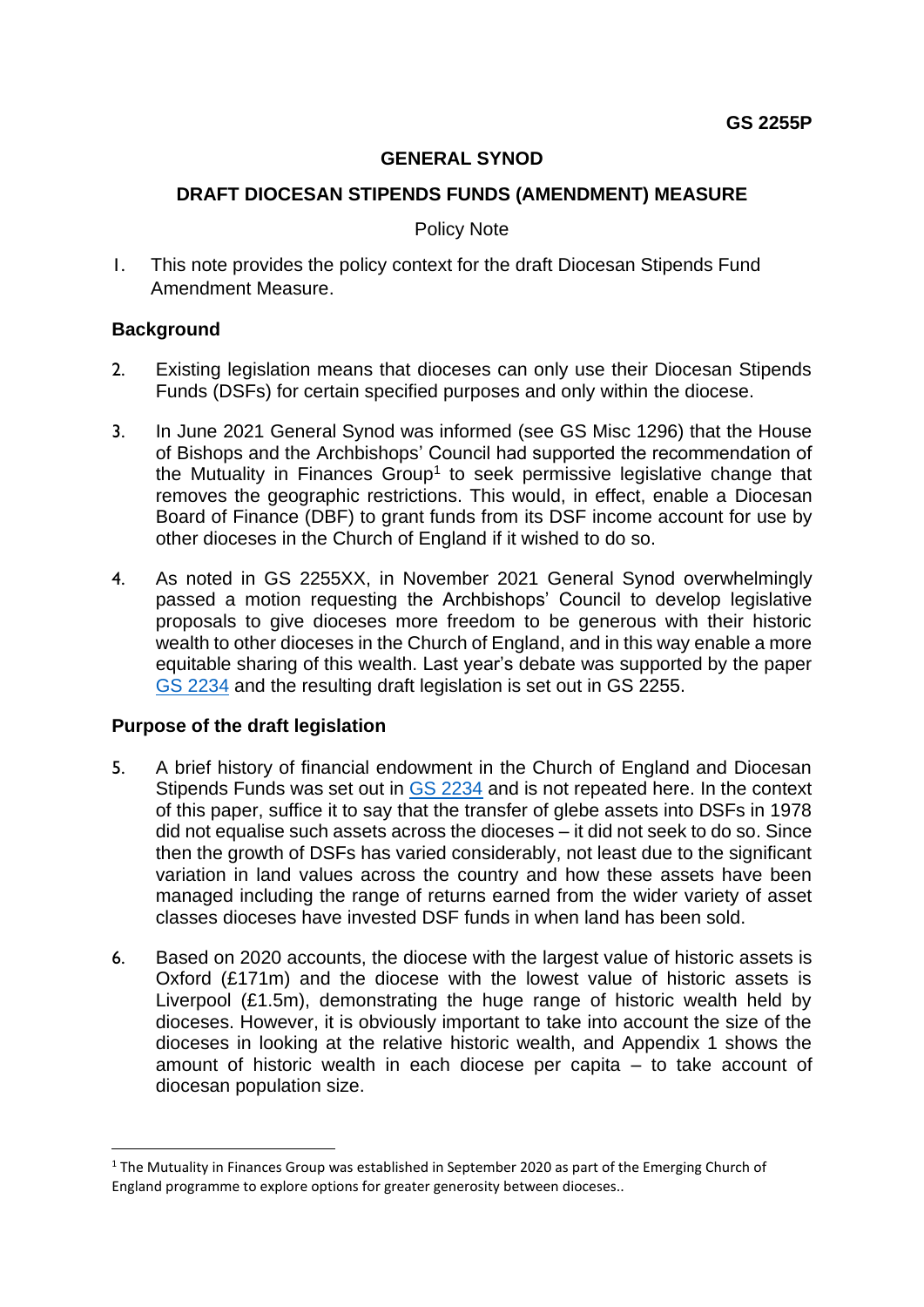- 7. Although dioceses do not all account for historic wealth in quite the same way (with the result that comparisons are not entirely straightforward, as there are differing accounting policies for valuing property assets), it is notable that of the ten dioceses with the lowest historic wealth per capita, seven are industrial areas, and seven are in the north of England (and a further one, Birmingham, is in the Midlands) – reflecting the historic reasons for the disparity.
- 8. The DSF (Amendment) Measure 2016 allowed dioceses to adopt a total return approach to their DSF, allowing them to release some gains in asset values to income. Around a quarter of dioceses have chosen to do so, and this together with the factors set out above mean that there is significant variation in the amount of income dioceses are able to derive from their DSF. Although no diocese has any difficulty in applying DSF in line with current purposes (because even for those with the greatest DSF income, this is still less than stipends that must be paid), this disparity does mean that dioceses with larger DSF balances are less vulnerable to other income shocks such as the impact on parish finances (and therefore, via parish share contributions, diocesan finances) during the pandemic.
- 9. The draft measure would provide an opportunity for dioceses with a higher level of DSF balances to be explicitly generous to other dioceses with lower DSF balances if they wish to do so, having taken account of their own financial position.

## **How might this work in practice**

- 10. The draft measure provides for any DBF wishing to grant DSF funds for use outside its geographic boundaries to give a grant direct to one or more dioceses or to grant funds to a Church charity for onward distribution. There are existing examples of both types of gift where a DBF has decided to use some of its general funds to support mission and ministry in other dioceses.
- 11. In a few cases a diocese has chosen to support curacy posts in another diocese. And last year Oxford generously approved £250,000 to be made available for other dioceses every year for four years (£1m in total). This money will be granted to the Archbishops' Council, which decided to distribute it to the five dioceses in receipt of Lowest Income Communities (LInC) grants (which the Council distributes from funds granted to it by the Church Commissioners) with the lowest level of DSF capital per capita.

David White

Deputy Director of Finance, National Church Institutions

June 2022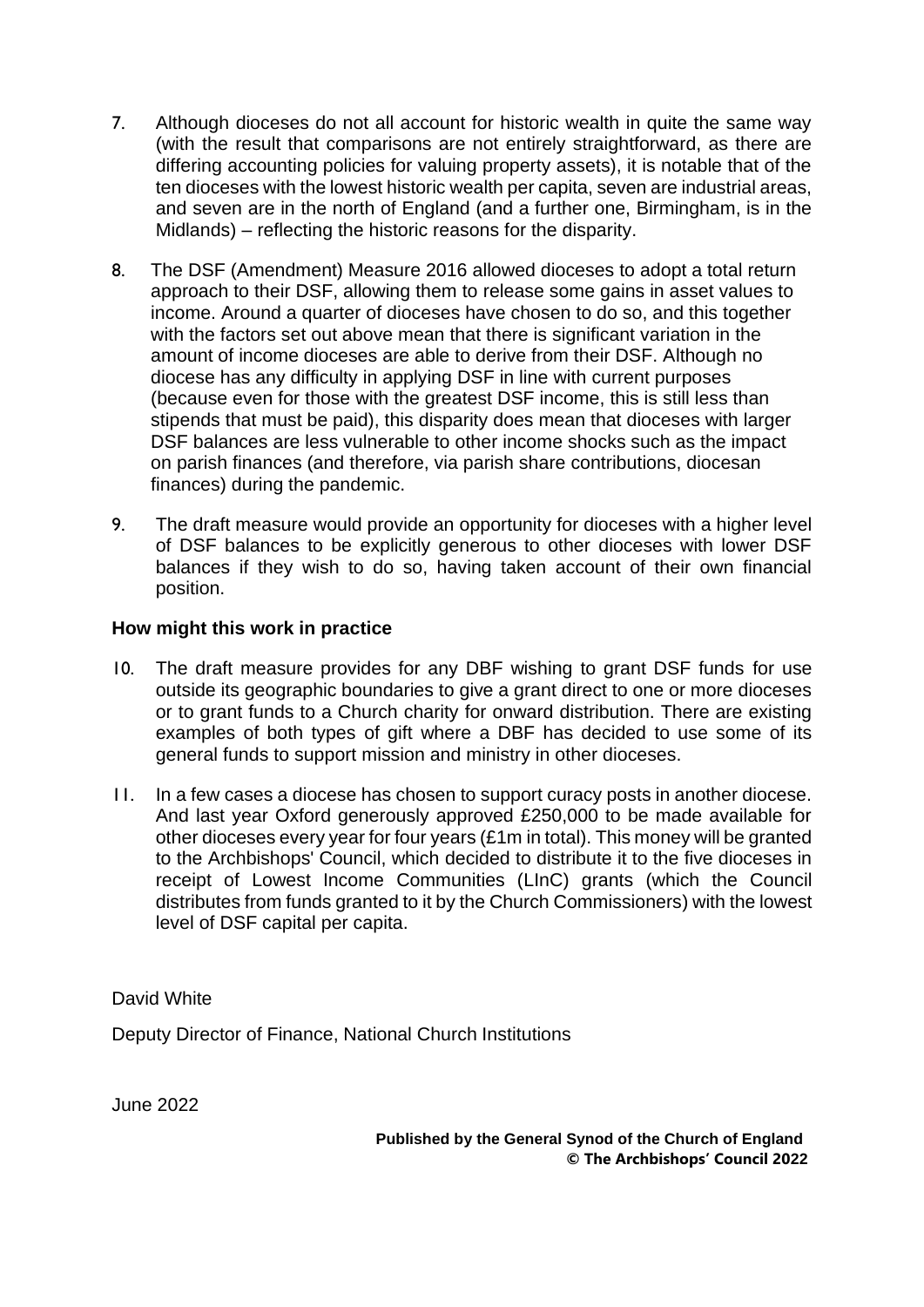# **Appendix 1 Diocesan Stipends Fund (DSF) Capital as at 31 December 2020**

Ordered by assets per capita from highest to lowest

| <b>Diocese</b>        | <b>DSF Capital</b><br>(including Glebe),<br>31/12/2020<br>£000s | <b>Diocese</b><br>population<br>2020 | <b>Assets per</b><br>capita<br>£ per capita | <b>Ranking of DSF</b><br><b>Assets per</b><br>capita |
|-----------------------|-----------------------------------------------------------------|--------------------------------------|---------------------------------------------|------------------------------------------------------|
| Lincoln               | 97,290                                                          | 1,096,000                            | 88.77                                       | $\mathbf{1}$                                         |
| Coventry              | 66,653                                                          | 917,000                              | 72.69                                       | $\overline{2}$                                       |
| Oxford                | 171,346                                                         | 2,428,000                            | 70.57                                       | 3                                                    |
| Ely                   | 49,143                                                          | 770,000                              | 63.82                                       | $\overline{4}$                                       |
| Gloucester            | 43,469                                                          | 682,000                              | 63.74                                       | 5                                                    |
| Hereford              | 21,117                                                          | 335,000                              | 63.04                                       | 6                                                    |
| Norwich               | 57,246                                                          | 929,000                              | 61.62                                       | $\overline{7}$                                       |
| Peterborough          | 57,706                                                          | 941,000                              | 61.32                                       | 8                                                    |
| Truro                 | 34,157                                                          | 576,000                              | 59.30                                       | 9                                                    |
| Worcester             | 46,391                                                          | 902,000                              | 51.43                                       | 10                                                   |
| <b>Bath and Wells</b> | 43,297                                                          | 974,000                              | 44.45                                       | 11                                                   |
| Leicester             | 45,941                                                          | 1,073,000                            | 42.82                                       | 12                                                   |
| Carlisle              | 20,302                                                          | 498,000                              | 40.77                                       | 13                                                   |
| Derby                 | 41,493                                                          | 1,073,000                            | 38.67                                       | 14                                                   |
| Salisbury             | 35,429                                                          | 969,000                              | 36.56                                       | 15                                                   |
| St Albans             | $\overline{71,144}$                                             | 1,956,000                            | 36.37                                       | 16                                                   |
| Chichester            | 60,040                                                          | 1,717,000                            | 34.97                                       | 17                                                   |
| St Eds & Ips          | 23,058                                                          | 682,000                              | 33.81                                       | 18                                                   |
| Exeter                | 40,830                                                          | 1,208,000                            | 33.80                                       | 19                                                   |